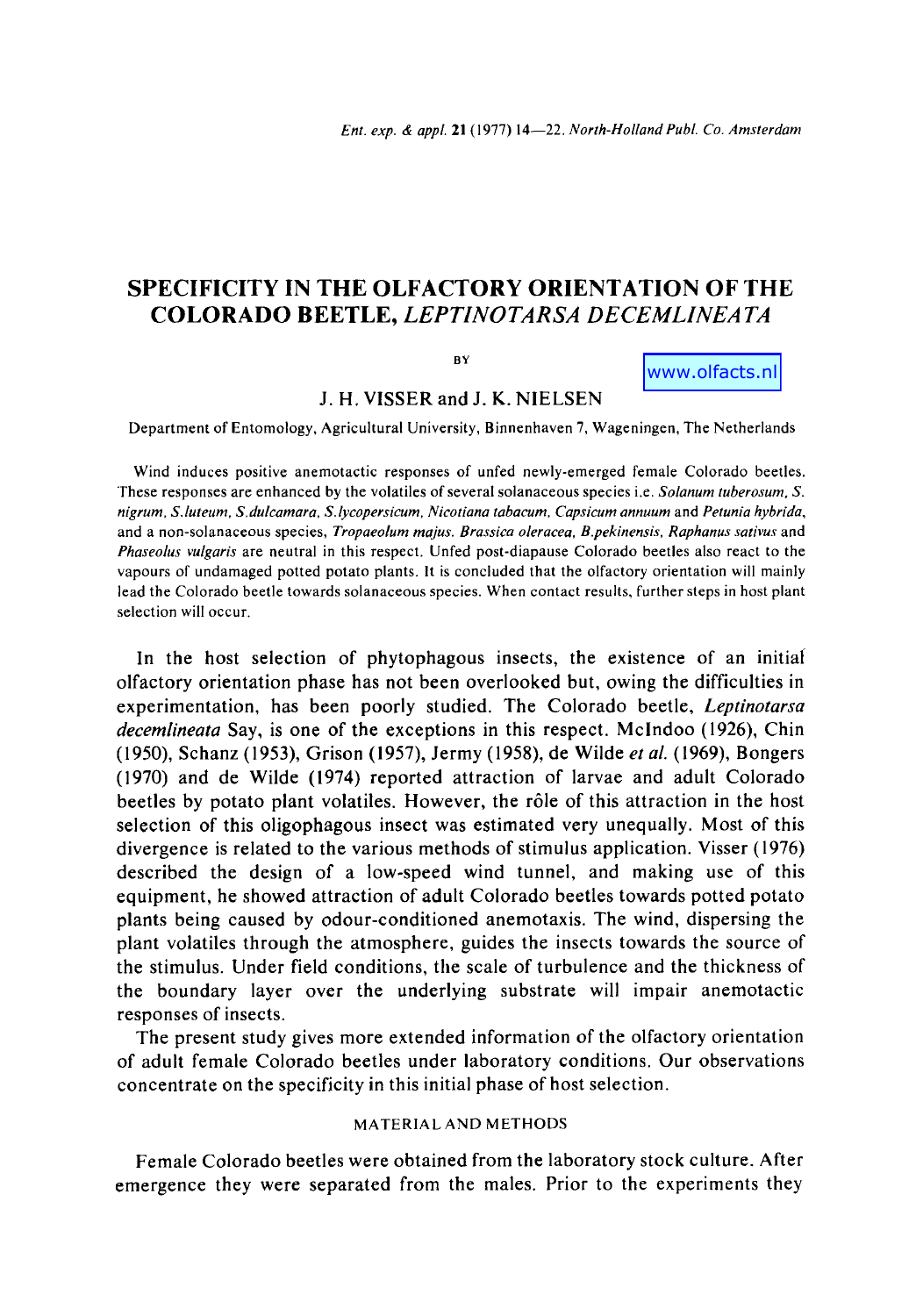were isolated in vials and starved for several hours at an 18 hour photoperiod,  $25^{\circ}$ and 60% relative humidity. In the wind tunnel described by Visser (1976), the responses of these individuals to wind-borne volatiles of several plant species were examined. This low-speed wind tunnel comprises two main parts, namely a low velocity compartment and the insect test section. In experiments on olfactory orientation, undamaged potted plants were placed in the low velocity compartment at a distance of 125 cm from the test section. Small plants were raised, so that the foliage was positioned at half height in this section. In the insect test section, a rough glass walking plate was fixed with streamlined rails, and was illuminated from above by six fluorescent lamps (Philips TL MF 40W/33RS). The distribution of light intensities over the walking plate was measured by a Hartmann & Braun EBLX3 photometer, fitted with a circular detector of 66 mm diameter, and is shown in Fig. 1. Six red lines, spaced equally at 10 cm intervals, were drawn on the underside of the walking plate (see Fig. 2).

In each experiment one female beetle was placed carefully in the centre of the walking plate and was allowed to walk around. After the beetle started locomotion, it was observed for 5 minutes, or until it reached one of the edges of



Fig. 1. The distribution of light intensities over the walking plate (represented in skew perspective). Ordinate: intensity. Abscissa:  $+35$  cm = upwind edge, 0 cm = centre and  $-35$  cm = downwind edge of the walking plate.



Fig. 2. Walking plate fixed with streamlined rails (r). Beetles were released at the cross. 1-5: category of response. Arrow indicates the direction of the air flow.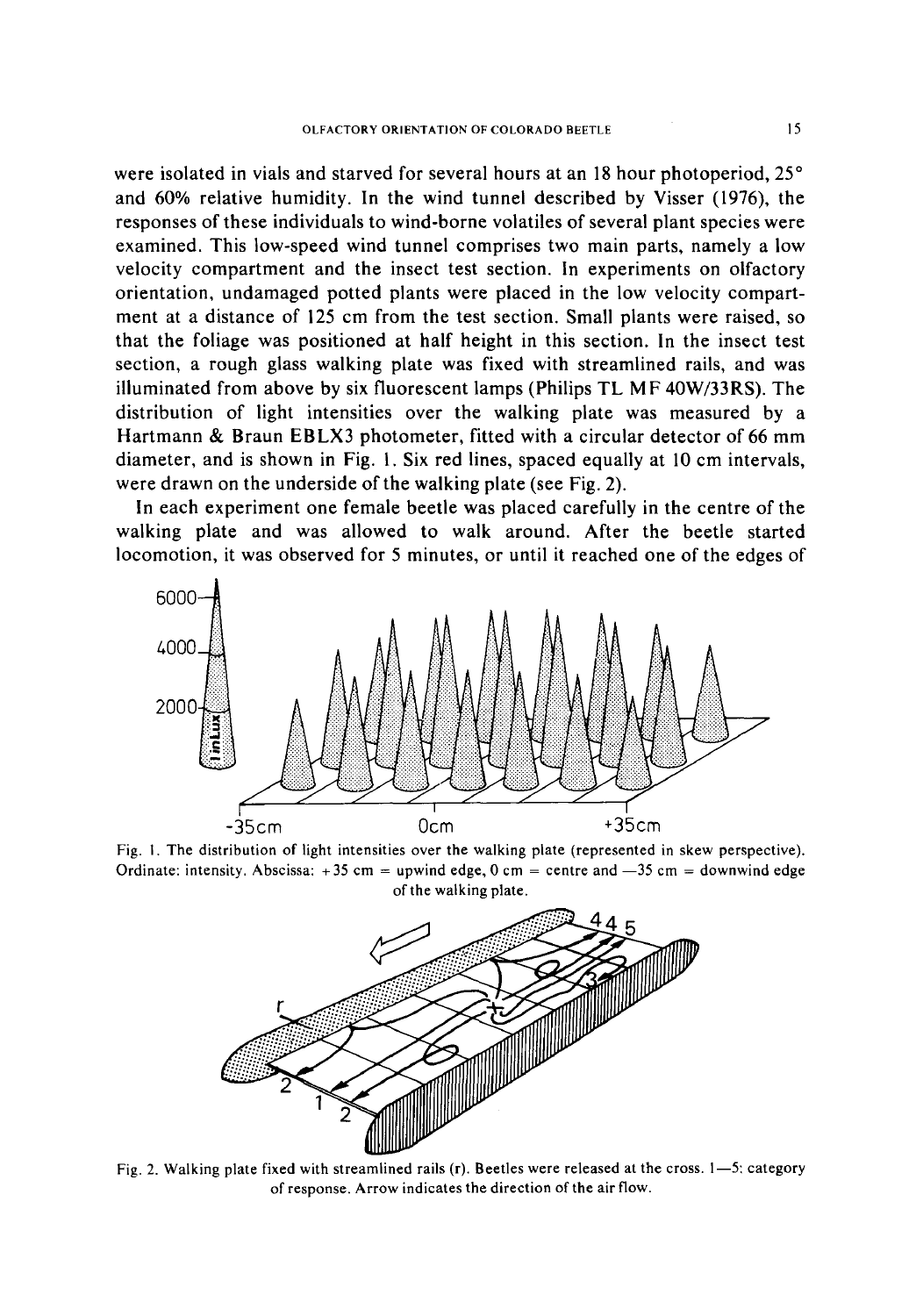the walking plate. The tracks of the beetles were divided into five categories (Fig. 2):

- 1. straight to the downwind edge; crossing each of the three lines once and not touching the rails.
- 2. indirectly to the downwind edge; crossing a line more than once or touching the rails.
- 3. reaching neither of the edges.
- 4. indirectly to the upwind edge; crossing a line more than once or touching the rails.
- 5. straight to the upwind edge; crossing each of the three lines once and not touching the rails.

The same beetle was subjected to control and experimental situations. The results were analysed statistically by the Sign Test (Siegel, 1956); using criterion A, the categories of responses, and criterion B, the length of the periods required to reach the upwind edge.

Undamaged greenhouse-grown potted plants were used i.e. *Solanum tuberosum*  L. (cultivar Eigenheimer), *Solanum nigrum L., Solanum luteum* Mill., *Solanum dulcamara* L., *Solanum lycopersicum L., Nicotiana tabacum L., Petunia hybrida*  (Hook.) Vilm., *Capsicum annuum* L., *Phaseolus vulgaris* L., *Raphanus sativus* L., *Brassica oleracea* L. var. *gemmifera* DC., *Brassica pekinensis* Rupr. and *Tropaeolum majus* L.. The number of plants used per experiment was arranged to give approximately the same leaf area.

The experiments were conducted in a controlled environment room at  $25^\circ$  and 60% R.H.. In the insect test section the wind speed was set at 80 cm/s.

## RESULTS AND DISCUSSION

Two groups of 42 female Colorado beetles each, one group starved for 24 hours and the other starved for 72 hours, were tested in still air and in wind without plant odour (Table I). Wind induced positive anemotactic responses of these unfed newly-emerged beetles (criterion A), and the individuals starved for 72 hours were

#### TABLEI

*Individual responses of unfed newly-emerged female Colorado beetles, in still air and in wind without plant odour* 

|             |         |   |    | Category of response |   |          |        | Criterion |
|-------------|---------|---|----|----------------------|---|----------|--------|-----------|
|             |         | 5 | 4  |                      |   |          |        | В         |
| starved for | no wind | O |    | 26                   |   |          |        |           |
| 24 hours    | wind    |   | 14 | 21                   | 6 |          | $\ast$ | ns        |
| starved for | no wind |   |    | 29                   |   |          |        |           |
| 72 hours    | wind    | 4 | 19 | 16                   |   | $\Omega$ | *      | ۰         |

ns: not significant at  $P > 0.01$ 

\*: significant at P < 0.01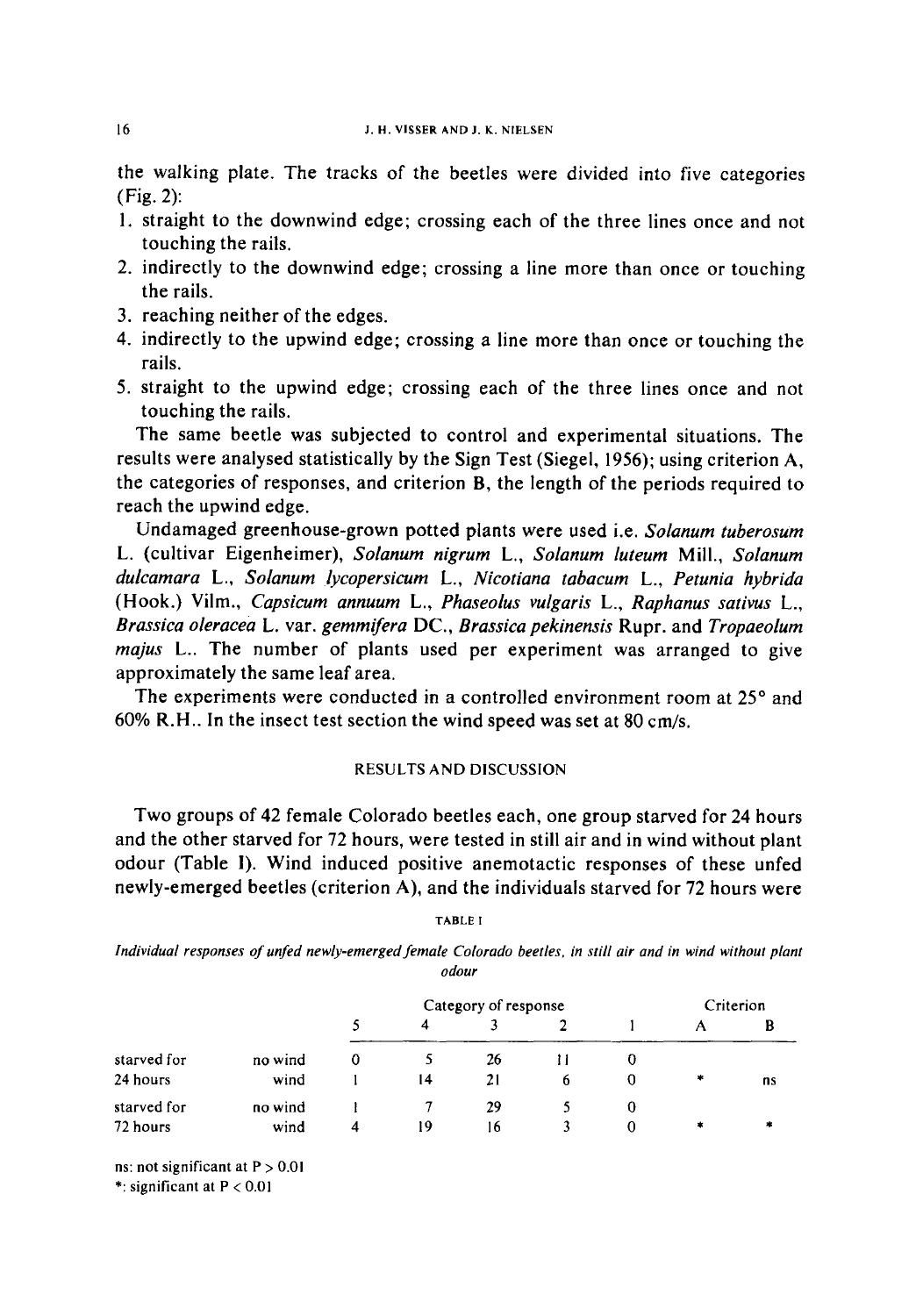faster in reaching the upwind edge (criterion B). Schanz (1953), de Wilde *et al.*  (1969), de Wilde (1974) and Visser (1976) reported positive anemotaxis of Colorado beetles in an air flow devoid of plant vapours. However, it is plausible that this type of anemotaxis is in fact a transformed anemomenotaxis (Linsenmair, 1969 and 1973; Visser, 1976).

As the same individuals were used in different situations, it was important to make sure that the responses of individual beetles were not influenced by earlier experience in the test section of the wind tunnel. For this purpose two groups of female Colorado beetles were observed. Group A was tested successively three times in pure wind and once with wind-borne volatiles of four fully grown potato plants standing in the low velocity compartment of the wind tunnel. Group B was subjected alternately to a pure air flow and to potato plant odour (Table II). Windborne potato plant odour strongly attracted the unfed newly-emerged Colorado beetles. These responses and those to pure wind were not altered by previous tests. Visser (1976), making use of different criteria, showed attraction of fed male and female Colorado beetles by potato plant volatiles in this wind tunnel. In the present investigation, the light intensity over the walking plate was raised ten times (Fig. 1), without affecting the responses.

|            | Successive      |    |   | Category of response |          |             |       | Criterion <sup>2</sup> |
|------------|-----------------|----|---|----------------------|----------|-------------|-------|------------------------|
|            | tests           |    | 4 |                      |          |             | А     | B                      |
| group A    | wind            |    |   | 8                    |          | 0           |       |                        |
| 18 beetles | wind            |    | 4 | 10                   |          | 0           | ns    | ns                     |
|            | wind            | 0  | 4 | 13                   |          | 0           | ns    | ns                     |
|            | wind + potato   | 9  | 9 | $\bf{0}$             | $\Omega$ | $\mathbf 0$ | $* *$ | $\star$ $\star$        |
| group B    | wind            | 0  | 6 | 8                    |          | $\Omega$    |       |                        |
| 17 beetles | wind $+$ potato |    | 6 | 0                    | $\Omega$ | $\Omega$    | **    | $\times$ $\times$      |
|            | wind            | 0  | 8 | 4                    |          | 0           | ns    | ns                     |
|            | wind + potato   | 12 |   | 0                    | U        |             | **    | $\star \times$         |

#### TABLE I1

*Effect of previous tests on the individual responses of unfed newly-emerged female Colorado beetles, starved for 24 hours* 

2) the levels of significance were compared with the first test pure wind

ns: not significant at  $P > 0.01$ 

\*\*: significant at P < 0.001

To investigate the specificity of the olfactory orientation, female Colorado beetles were subjected to the vapours of several plant species. On the same day, six different experimental situations were presented in random order. Results from three series are given in Table III. All the solanaceous species tested i.e. *S.tuberosum, S.nigrum, S.luteum, S.duicamara, S.lycopersicum, N.tabacum, C.annuum* and *P.hybrida,* elicited substantially more and faster upwind movements of unfed newly-emerged Colorado beetles than a pure air flow. One non-solanaceous plant species, *Tropaeolum majus,* also attracted these beetles. *Brassica oleracea,*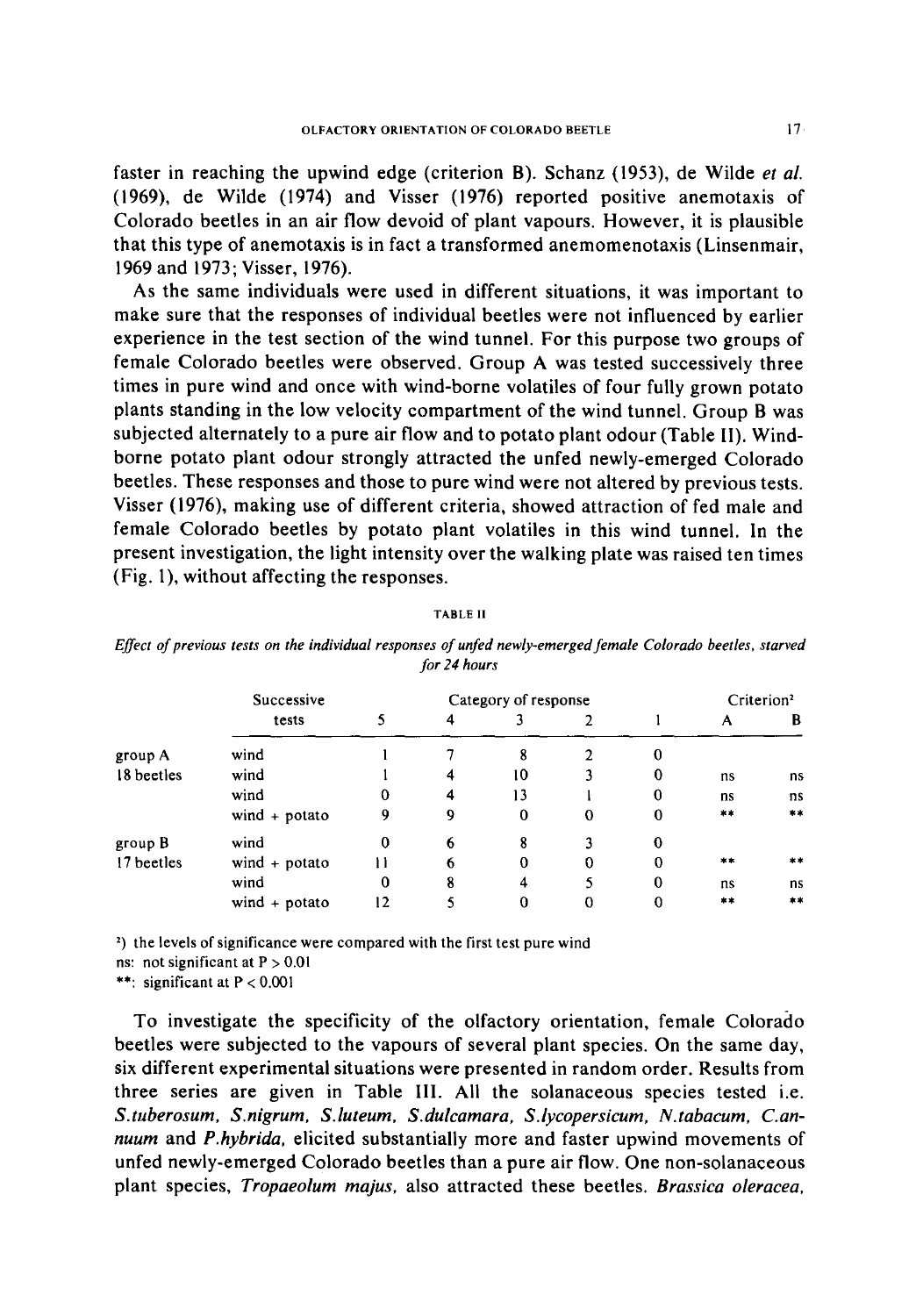#### ] 8 J. H. VISSER AND J. K. NIELSEN

*B.pekinensis, Raphanus sativus* **and** *Phaseolus vulgaris* **were neutral in this respect. To a certain extent, unfed newly-emerged female Colorado beetles possess olfactory discriminative capacities, enabling them to select plants at a distance.** 

## TABLE 111

*Individual responses of unfed newly-emerged female Colorado beetles, starved for 24 hours, to several plant species* 

|                      | Number<br>of | Category of response    |                         |          |                | wind<br>criterion |       | Compared with Compared with<br>potato<br>criterion |    |    |
|----------------------|--------------|-------------------------|-------------------------|----------|----------------|-------------------|-------|----------------------------------------------------|----|----|
|                      | plants       | 5                       | $\overline{\mathbf{4}}$ | 3        | $\overline{c}$ | 1                 | A     | B                                                  | A  | В  |
| wind                 |              | 0                       | 6                       | 10       | 4              | $\theta$          |       |                                                    |    |    |
| Solanum tuberosum    | 4            | 5                       | 15                      | $\bf{0}$ | 0              | $\Omega$          | **    | **                                                 |    |    |
| Raphanus sativus     | 12           | 2                       | 7                       | 10       |                | $\Omega$          | ns    | ns                                                 | *  |    |
| Brassica oleracea    | 6            | 0                       | 10                      | 7        | 3              | $\Omega$          | ns    | ns                                                 | ** |    |
| Brassica pekinensis  | 12           | $\bf{0}$                | 11                      | 6        | 3              | $\bf{0}$          | ns    | ns                                                 | ** |    |
| Tropaeolum majus     | 4            | $\overline{\mathbf{4}}$ | 11                      | 4        |                | $\Omega$          | **    | **                                                 | ns | ** |
| wind                 |              | $\bf{0}$                | 4                       | 13       | 3              | $\bf{0}$          |       |                                                    |    |    |
| Solanum tuberosum    | 4            | 7                       | 12                      |          | 0              | 0                 | $**$  | **                                                 |    |    |
| Solanum nigrum       | 6            | 3                       | 12                      | 5        | $\mathbf 0$    | 0                 | ×.    | $\mathbf{r}$                                       | ns | ns |
| Solanum luteum       | 6            | 6                       | 12                      | 2        | $\bf{0}$       | 0                 | $* *$ | $* *$                                              | ns | ns |
| Solanum dulcamara    | 4            | 3                       | 14                      | 3        | $\mathbf 0$    | $\Omega$          | **    | $\star$                                            | ns | ** |
| Solanum lycopersicum | 5            | $\overline{\mathbf{4}}$ | 14                      | 2        | $\bf{0}$       | 0                 | **    | **                                                 | ns | ns |
| wind                 |              | 0                       | 7                       | 12       | ı              | 0                 |       |                                                    |    |    |
| Solanum tuberosum    | 4            | 6                       | 14                      | $\Omega$ | $\mathbf 0$    | 0                 | **    | **                                                 |    |    |
| Nicotiana tabacum    | 4            | 9                       | 11                      | $\bf{0}$ | $\bf{0}$       | 0                 | $***$ | $***$                                              | ns | ns |
| Capsicum annuum      | 6            | 3                       | 15                      |          | 1              | 0                 | *     | **                                                 | ns | ns |
| Petunia hybrida      | 5            | 9                       | 9                       | 2        | $\mathbf{0}$   | $\Omega$          | **    | $***$                                              | ns | ns |
| Phaseolus vulgaris   | 12           | 2                       | 8                       | 8        | 2              | 0                 | ns    | ns                                                 | *  | ∗  |

**ns: not significant at** P > 0.01

\*: significant at  $P < 0.01$ 

\*\*: significant at P < 0.001

**In order to examine whether previous feeding will affect the specificity of olfactory orientation, newly-emerged female Colorado beetles were fed on**  *S.tuberosum* **or** *S.dulcamara* **for 48 hours. Subsequently, they were starved for 24 hours and subjected to wind-borne odours of several plant species (Table IV). The number of plants used in these series were the same as mentioned in Table III.**  *Brassica oleracea* **and** *Solanum nigrum* **evoked no significant attraction of the fed beetles.** *S.tuberosum, S.luteum* **and** *S.dulcamara* **still elicited more upwind movements of beetles fed on potato or bittersweet than wind without plant odour. However, the responses of potato-fed beetles towards** *S.duleamara* **were slower than towards** *S.tuberosum.* **Beetles fed on bittersweet reacted equally towards potato and bittersweet. De Wilde** *et al.* **(1969) repoi'ted olfactory orientation of potato-fed female Colorado beetles towards leaves of** *S.nigrum* **and** *Apium*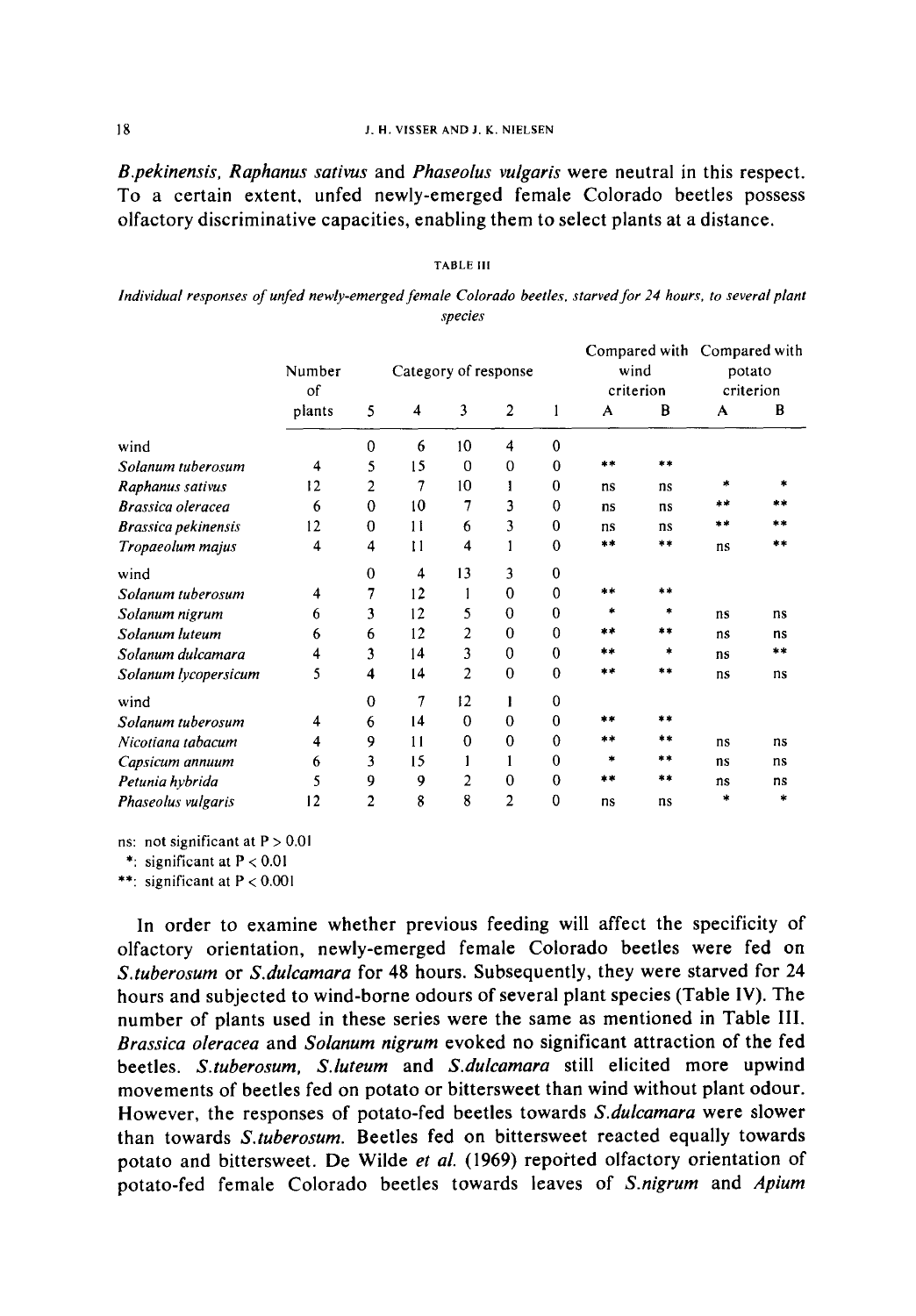*graveolens* L.. Newly emerged female beetles were not attracted by the leaves of A. *graveolens.* It is concluded that the specificity of olfactory orientation is not distinctly affected by previous feeding of female Colorado beetles shortly after emergence.

| <b>ABLE IV</b> |
|----------------|
|----------------|

| Responses of female Colorado beetles, previously fed on potato or bittersweet, to several plant species |  |  |
|---------------------------------------------------------------------------------------------------------|--|--|
|---------------------------------------------------------------------------------------------------------|--|--|

|                     |   | Category of response |          |              |             |      | wind<br>criterion | Compared with Compared with<br>potato<br>criterion |       |
|---------------------|---|----------------------|----------|--------------|-------------|------|-------------------|----------------------------------------------------|-------|
|                     | 5 | 4                    | 3        | $\mathbf{2}$ | 1           | A    | B                 | A                                                  | В     |
| fed on potato:      |   |                      |          |              |             |      |                   |                                                    |       |
| wind                |   | 10                   |          | 2            | 0           |      |                   |                                                    |       |
| Solanum tuberosum   |   | 13                   | 0        | $\Omega$     | 0           | $**$ | **                |                                                    |       |
| Solanum nigrum      |   | 14                   | 5        | 0            | 0           | ns   | ns                | 粛                                                  | $***$ |
| Solanum luteum      | 3 | 14                   | 3        | 0            | 0           | **   | ٠                 | ns                                                 | ns    |
| Solanum dulcamara   | 3 | 16                   |          | 0            | $\Omega$    | ۰    | ns                | ns                                                 | $**$  |
| Brassica oleracea   |   | $12 \overline{ }$    | 7        | $\Omega$     | $\mathbf 0$ | ns   | ns                | **                                                 | $* *$ |
| fed on bittersweet: |   |                      |          |              |             |      |                   |                                                    |       |
| wind                |   | 11                   | 5        | 3            | 0           |      |                   |                                                    |       |
| Solanum tuberosum   | 9 | 11                   | 0        | 0            | $\Omega$    | **   | $***$             |                                                    |       |
| Solanum nigrum      | 4 | 9                    | 6        |              | 0           | ns   | ns                | *                                                  | **    |
| Solanum luteum      | 7 | 13                   | $\Omega$ | 0            | $\Omega$    | *    | ۰                 | ns                                                 | ns    |
| Solanum dulcamara   | 9 | 11                   | 0        | 0            | 0           | **   | $+ +$             | ns                                                 | ns    |
| Brassica oleracea   | 2 | $\mathbf{1}$         | 4        | 3            | 0           | ns   | ns                | **                                                 | **    |

ns: not significant at  $P > 0.01$ 

\*: significant at  $P < 0.01$ 

\*\*: significant at  $P < 0.001$ 

#### TABLE v

*Responses of unfed female Colorado beetles, brought out of diapause 24 hours earlier* 

|         | Category of response |    |    |   |    |       | Compared with Compared with | wind<br>criterion |
|---------|----------------------|----|----|---|----|-------|-----------------------------|-------------------|
|         | 4                    |    |    |   | A  | в     | А                           | в                 |
| no wind |                      | 12 | 13 |   |    |       |                             |                   |
| wind    | 16                   | 11 |    | 0 | ** | $***$ |                             |                   |
| potato  | 24                   |    |    | 0 |    |       | **                          | **                |

\*\*: significant at P < 0.001

**Jermy (1958) noted that post-diapause Colorado beetles reacted only to cut pieces of potato leaf, not to intact leaves. He concluded that olfactory stimuli play a minor r61e in host plant selection. However, experiments with post-diapause**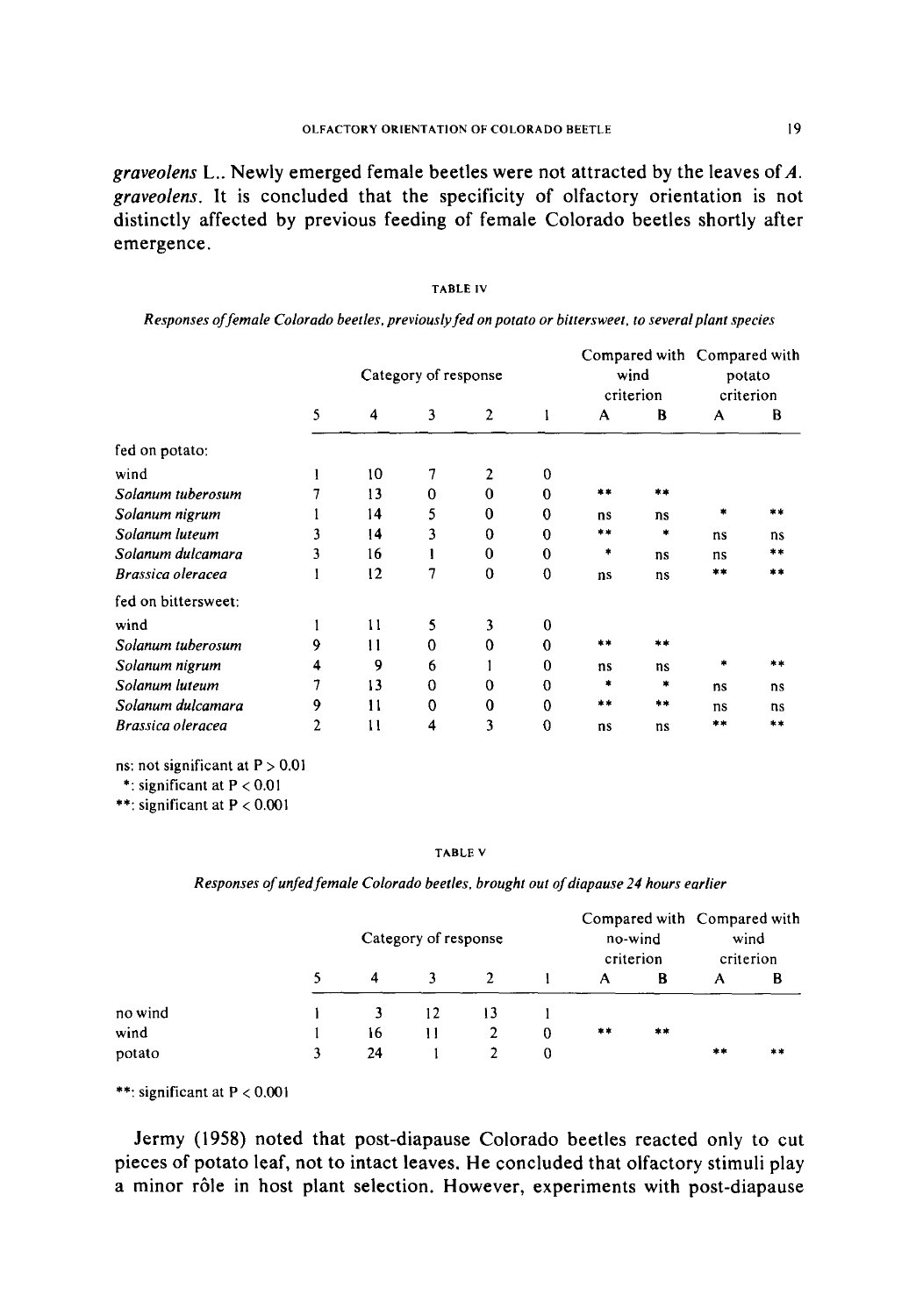**beetles (Table V) demonstrated positive anemotactic responses in a pure air flow, which were enhanced by the introduction of four potato plants to the wind tunnel.** 

**In his Y-tube olfactometer, Mclndoo (1926) showed that adult Colorado beetles were directed more towards unbruised potato plants than towards the volatiles emanating from soil. In addition, he noted attraction towards water extracts and steam distillates of potato plant leaves,** *Solanurn carolinense L., Hyoscyamus niger*  **L.,** *S.lycopersicum* **and** *Datura stramonium L..* **However, these responses were liable to substantial variation. Chin (1950) performed screen test experiments with larvae and reported arresting effects of potato,** *Solanum demissum* **Lindl. and** *P.hybrida.*  **No responses were elicited by** *Doronicum pardalianches* **L.. Schanz (1953) using a Y-tube olfactometer, established olfactory responses of adult Colorado beetles to potato plant leaves. Air humidity was excluded as the causal factor of this attraction. Grison (1957) mentioned that in screen tests, potato leaves were more attractive to adult beetles than leaves of neutral plant species like** *Pisum sativum L.*  **and cabbage. Jermy (1958) noted that newly-emerged Colorado beetles needed first to have been fed on potato in order to prefer potato leaf odour to the vapours of lucerne,** *Medicago sativa* **L., in a Y-tube olfactometer. De Wilde** *et al.* **(1969) found that the leaves of potato,** *S.lycopersicum, S. dulcamara, S.nigrum* **and** *Apium graveolens* **enhanced the upwind movements of adult female Colorado beetles in a wind tunnel. Leaves of** *Alnus incana* **(L.) Vill. did not elicit olfactory responses,** 

| Attractive                                                                                                                                              | Neutral                                                                                                                                                     | Repellent                                                   |
|---------------------------------------------------------------------------------------------------------------------------------------------------------|-------------------------------------------------------------------------------------------------------------------------------------------------------------|-------------------------------------------------------------|
| Umbelliferae <i>i.e.</i><br>Apium graveolens h                                                                                                          | Corvlaceae <i>i.e.</i><br>Alnus incana h                                                                                                                    | Compositae <i>i.e.</i><br>Taraxacum officinale <sup>h</sup> |
| Tropaeolaceae, <i>i.e.</i><br>Tropaeolum majus 3<br>Solanaceae <i>i.e.</i><br>Solanum tuberosum a-h.3                                                   | Papilionaceae <i>i.e.</i><br>Medicago sativa d<br>Pisum sativum <sup>c</sup><br>Phaseolus vulgaris <sup>3</sup>                                             | Gramineae <i>i.e.</i><br>Poa annua h                        |
| dulcamara h <sup>13</sup><br>luteum <sup>3</sup><br>nigrum $\mathbb{N}^3$<br>$lycopersicum$ e.h. <sup>3</sup><br>carolinense <sup>e</sup><br>demissum b | Cruciferae <i>i.e.</i><br>Brassica sp. <sup>c</sup><br>oleracea <sup>3</sup><br>pekinensis <sup>3</sup><br>Raphanus sativus <sup>3</sup><br>Compositae i.e. |                                                             |
| Nicotiana tabacum <sup>3</sup><br>Capsicum annuum <sup>3</sup>                                                                                          | Doronicum pardalianches b                                                                                                                                   |                                                             |
| Petunia hybrida b.3<br>Hyoscyamus niger $\epsilon$                                                                                                      |                                                                                                                                                             |                                                             |
| Datura stramonium <sup>e</sup>                                                                                                                          |                                                                                                                                                             |                                                             |

TABLE VI *Plant species being attractive, neutral and repellent to Leptinotarsa decemlineata* 

9 :Bongers, 1970; **b: Chin,** 1950; r Grison, 1957; **d: Jermy, 1958; e: Mclndoo, 1926; r: Schanz, 1953; s:** Visser, **1976; h: de Wilde** *et al.,* 1969; 3: **present investigation**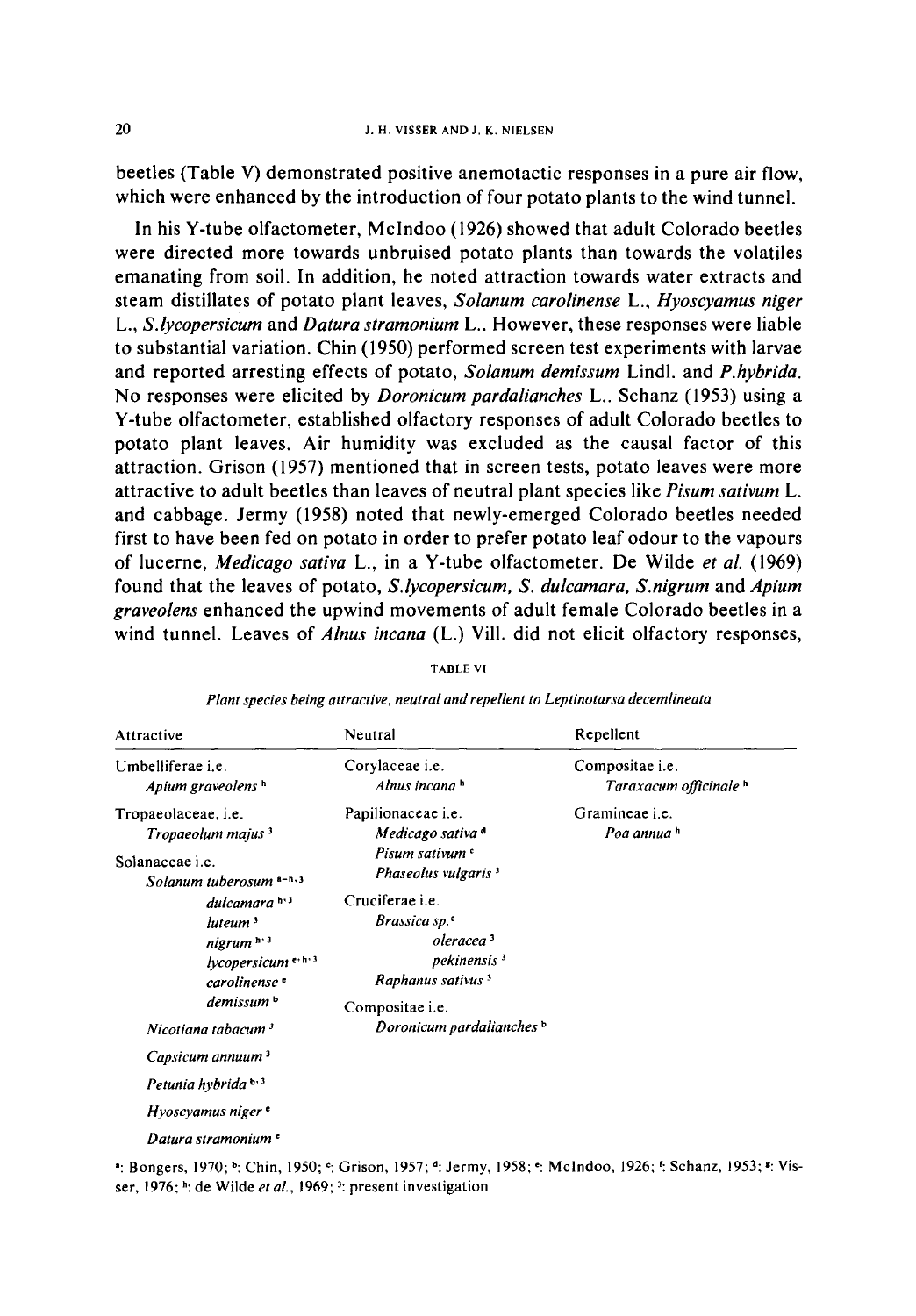whereas the beetles were repelled by leaves of *Taraxacum officinale* Weber and *Poa annua* L. Bongers (1970) showed olfactory responses of adult beetles to potato leaves in screen tests and in an olfactometer. The information of these studies and of the present investigation is classed in Table Vl.

It is obvious that all the solanaceous species tested evoked olfactory responses of *Leptinotarsa decemlineata.* Their odours probably include some identical components attractive to Colorado beetles. However, only *S.tuberosum, S.dulcamara, S.lycopersicum, S.carolinense* and *H.niger* are able to support feeding, growth and reproduction of Colorado beetles (Chin, 1950; Jermy, 1961; Hsiao & Fraenkei, 1968a,b; Bongers, 1970; Hsiao 1974). *S.luteum* and *S.nigrum,* plant species highly attractive for oviposition, are nevertheless not eaten (de Wilde *et al.,* 1960 Hsiao & Fraenkel, 1968b; Bongers, 1970). *S.demissum* is resistant and *P.hybrida* toxic to the larvae (Chin, 1950). *N.tabacum, C.annuum* and *D.stramonium*  are unacceptable for support of growth and oviposition (Jermy, 1961; Hsiao  $\&$ Fraenkel, 1968a,b). The non-solanaceous plants *A.graveolens* and *T.majus* also attracted Colorado beetles. *A.graveolens* is a non-host plant (Hsiao & Fraenkel, 1968b) and *T.majus* has never been recorded as being attacked by the Colorado beetle. The neutral and repellent plant species listed in Table Vl cannot be regarded as natural host plants (Chin, 1950; Jermy, 1958, 1961, Hsiao & Fraenkel, 1968a,b,).

The present investigation revealed that fed and unfed newly-emerged, as well as unfed post-diapause beetles responded to the vapours of several solanaceous species and one non-solanaceous plant. In these experiments, the stimulus was applied in the most natural way by using undamaged potted specimens, as cutting leaves changes not only the quantitative but also the qualitative composition of the plant odour in the air (Weurman, 1969). Possibly the observed repellent actions of *T.officinale* and *P.annua,* and the attraction by *A.graveolens* (de Wilde *et al.,* 1969) resulted from such effects.

Despite two exceptions, it is clear that the initial olfactory orientation will mainly lead the Colorado beetle in the field towards solanaceous species. Further steps in host plant selection will occur by the combined action of feeding incitants, feeding stimulants, feeding co-factors and inhibitors (de Wilde, 1958; Jermy, 1961, 1966; Hsiao, 1969, 1974).

Supported by scholarship of the International Agraric Centre, Wageningen to the second author.

We thank Prof. Dr. T. H. Hsiao, Dr. C. Hsiao, Prof. Dr. L. M. Schoonhoven and Prof. Dr. J. de Wilde for the discussions. We are grateful for the assistance of Mr. A. Folmer and Mr. G. Looyen in rearing the several plant species.

#### ZUSAMMENFASSUNG

# *SPEZIFIT/(T BEI DER GERUCHSORIENTIERUNG DES KARTOFFELK/(FERS,* LEPTINOTA RSA DECEMLINEATA

Wind induziert positive anemotaktische Reaktionen yon frisch geschliipften, noch nicht geffitterten Weibchen des Kartoffelkäfers. Diese Reaktionen werden verstärkt durch flüchtige Verbindungen